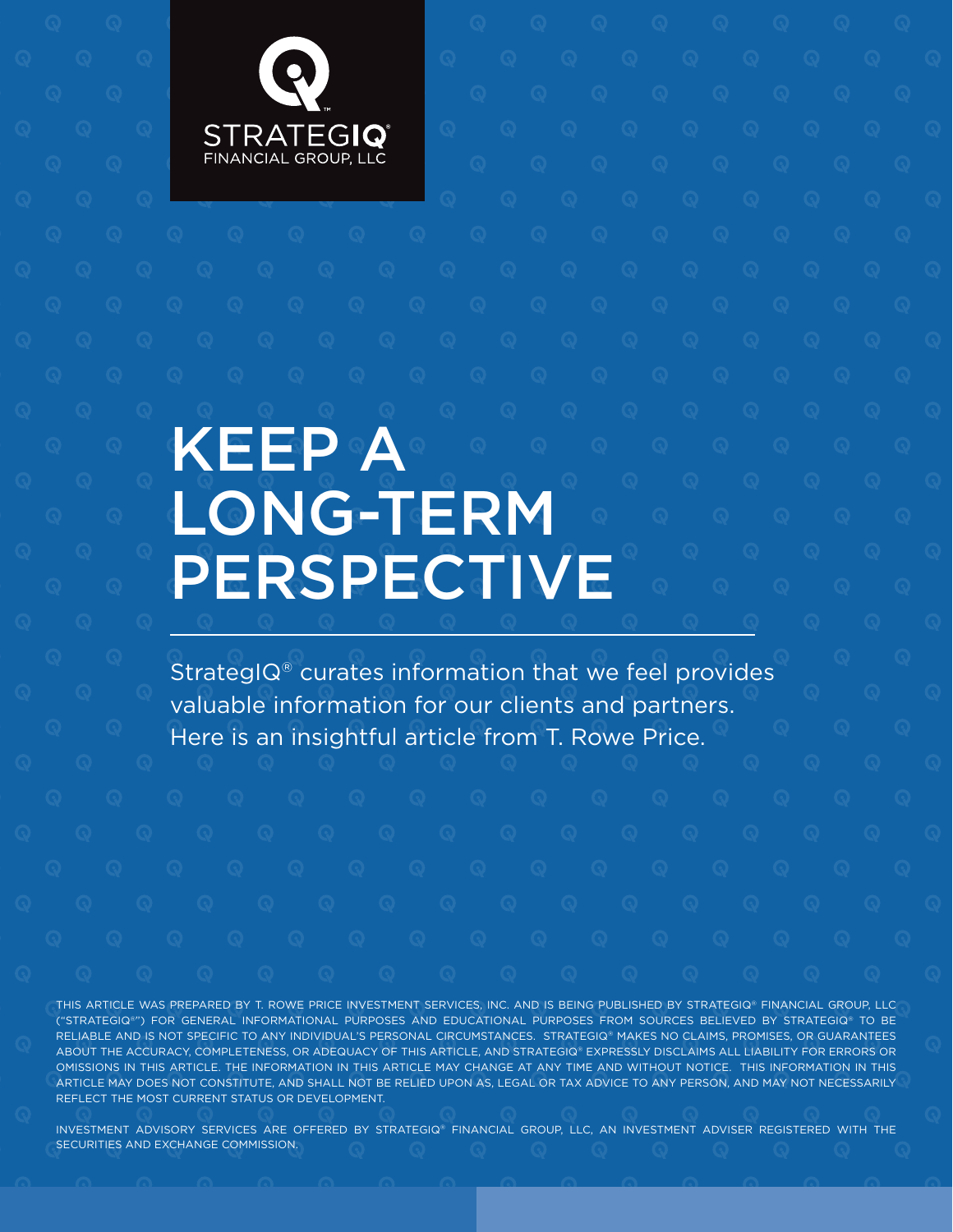



## SPEAKING OF MARKETS

## KEEP A LONG-TERM PERSPECTIVE

Market volatility is a constant for every investor. That's why you need to maintain your investment strategy and remember the market's record of long-term growth.

### **Stay invested to take advantage of the stock market's growth potential.**

Although the stock market has experienced two major downturns since 2000, it bounced back each time and eventually reached higher levels. The chart below demonstrates how the market has fluctuated over the past 20 years. While stocks saw some drastic dips, they also rallied periodically for strong gains.

Over a long-term time horizon, stocks provide a higher return potential when compared with bonds or cash. The light blue line represents a 60/40 allocation of stocks and bonds, which has returned comparable gains with less volatility than an all-stock portfolio.

#### **GROWTH OF \$10,000**



*Source: T. Rowe Price, created with Zephyr StyleADVISOR; S&P; Bloomberg Barclays Index Services Ltd. and FTSE. See Additional Disclosures. Past performance cannot guarantee future results. It is not possible to invest directly in an index. Chart is shown for illustrative purposes only. Stocks: S&P 500 Index, Bonds: Bloomberg Barclays US Aggregate Bond Index, and Cash: FTSE 3 Month US T-Bill Index.*

*Bloomberg Index Services Limited. BLOOMBERG® is a trademark and service mark of Bloomberg Finance L.P. and its affiliates (collectively "Bloomberg"). BARCLAYS® is a trademark and service mark of Barclays Bank Plc (collectively with its affiliates, "Barclays"), used under license. Bloomberg, or Bloomberg's licensors, including Barclays, own all proprietary rights in the Bloomberg Barclays Indices. Neither Bloomberg nor Barclays approves or endorses this material, or guarantees the accuracy or completeness of any information herein, or makes any warranty, express or implied, as to the results to be obtained therefrom and, to the maximum extent allowed by law, neither shall have any liability or responsibility for injury or damages arising in connection therewith.*